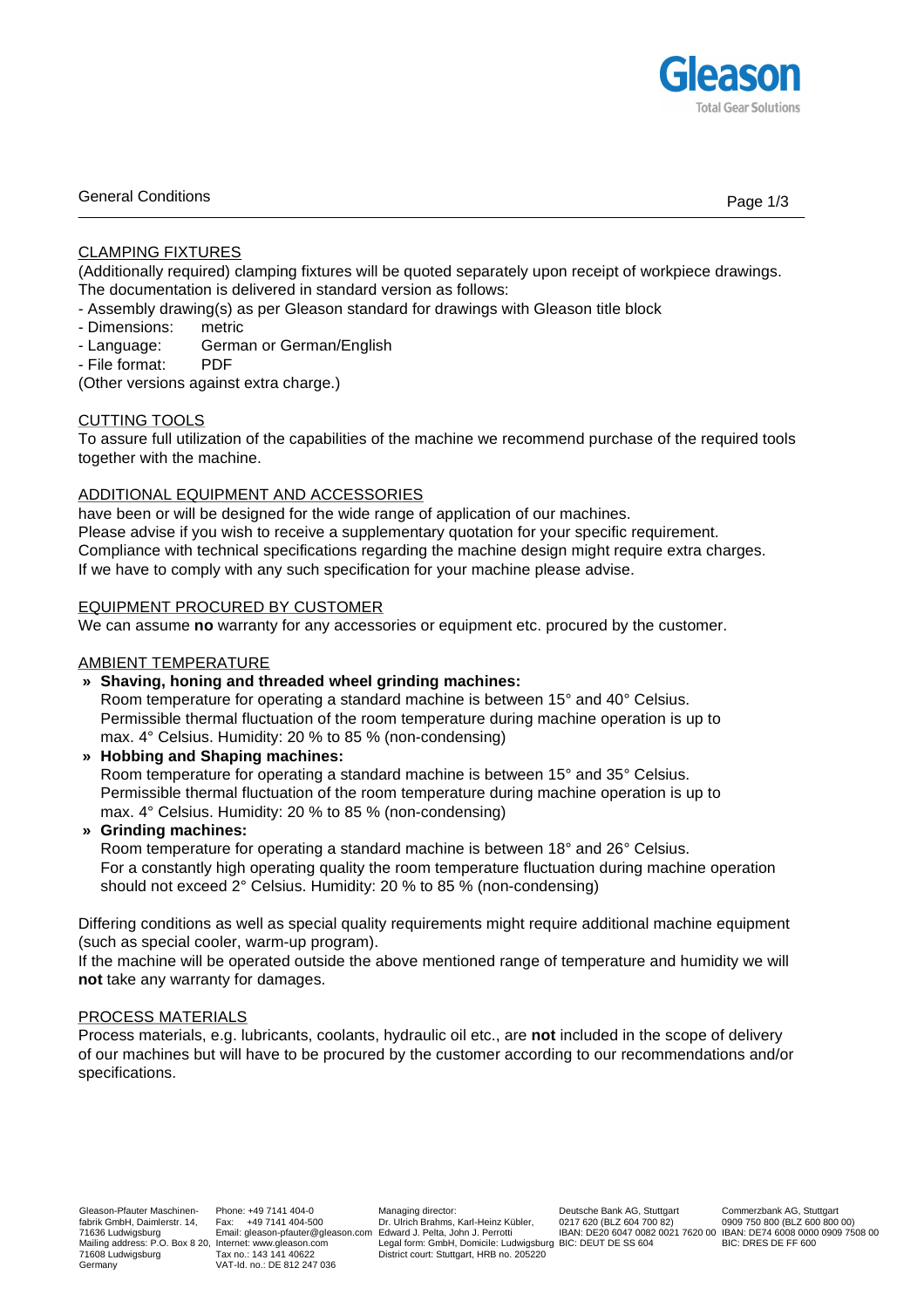

# General Conditions **Page 2/3**

## MAINTENANCE SERVICES

Professional and reliable service allows you to ensure highest productivity and consequently increase the profitable efficiency of your machine investment. Comprehensive and entire first-hand service is provided by Gleason-PFAUTER specialists.

Our service pays off by:

- » Increased economic efficiency through maximum machine availability
- » Transparent cost planning
- » Reduction in internal service and maintenance costs
- » Minimization of lost output and scrapped parts
- » Ready capacity availability of for greater competitiveness
- » Ability to maintain machine value

As a result from the requirements of our customers, our service strategy consists of several levels of service. We would be pleased to offer a service package tailored to your individual convenience.

### CE MARKING

Our machines are in accordance with the European Machine Directive 2006/42 EG.

On request, we will provide an EC Conformity Statement.

For a machine documentation as per the machine directive it is required to take a photo of the machine after commissioning at customer's plant. For this we take your kind approval for granted.

## RISK ASSESSMENT

The risk assessment and calculations as per ISO 13849 are part of the required technical documents according to the Machinery Directive 2006/42. These documents contain information that are intended for internal use only. The risk analysis and calculations as per ISO 13849 can thus not be delivered with the documentation for the machine. On appointment, these documents can be viewed at the premises of Gleason. Please note that these documents are prepared in German only. We kindly ask for your special approval and refer to the VDW industry report dated August 2012 as well as the guideline for the application of the Machinery Directive 2006/42/EC, published by the European Commission Enterprise and Industry, 2nd Edition 2010, paragraph 393.

# COMPRESSED AIR

If the equipment requires compressed air the machine is designed for a compressed air supply according to ISO 8573-1:

Solid contamination according to ISO 8573: Class 4

(permissible particle size maximum  $0.015$  mm, particle density maximum 8 mg/m<sup>3</sup>) Maximum pressure dewpoint according to ISO 8573: Class 4 (pressure dewpoint 3 °C) In addition, the pressure dewpoint must be at least 10 °C below ambient temperature! Oilfree compressed air.

Residual oil contamination according to ISO 8573: Class 4

(Permissible residual oil of compressors maximum 0.1 mg/m<sup>3</sup> for HEES fluids (synthetic esters) and bio-oils and maximum 5 mg/m<sup>3</sup> for mineral oil)

Required pressure at inlet of our air preparation unit: minimum 4.0 bar - 5.0 bar (depending on machine type).

IBAN: DE20 6047 0082 0021 7620 00 IBAN: DE74 6008 0000 0909 7508 00 Commerzbank AG, Stuttgart 0909 750 800 (BLZ 600 800 00) BIC: DRES DE FF 600